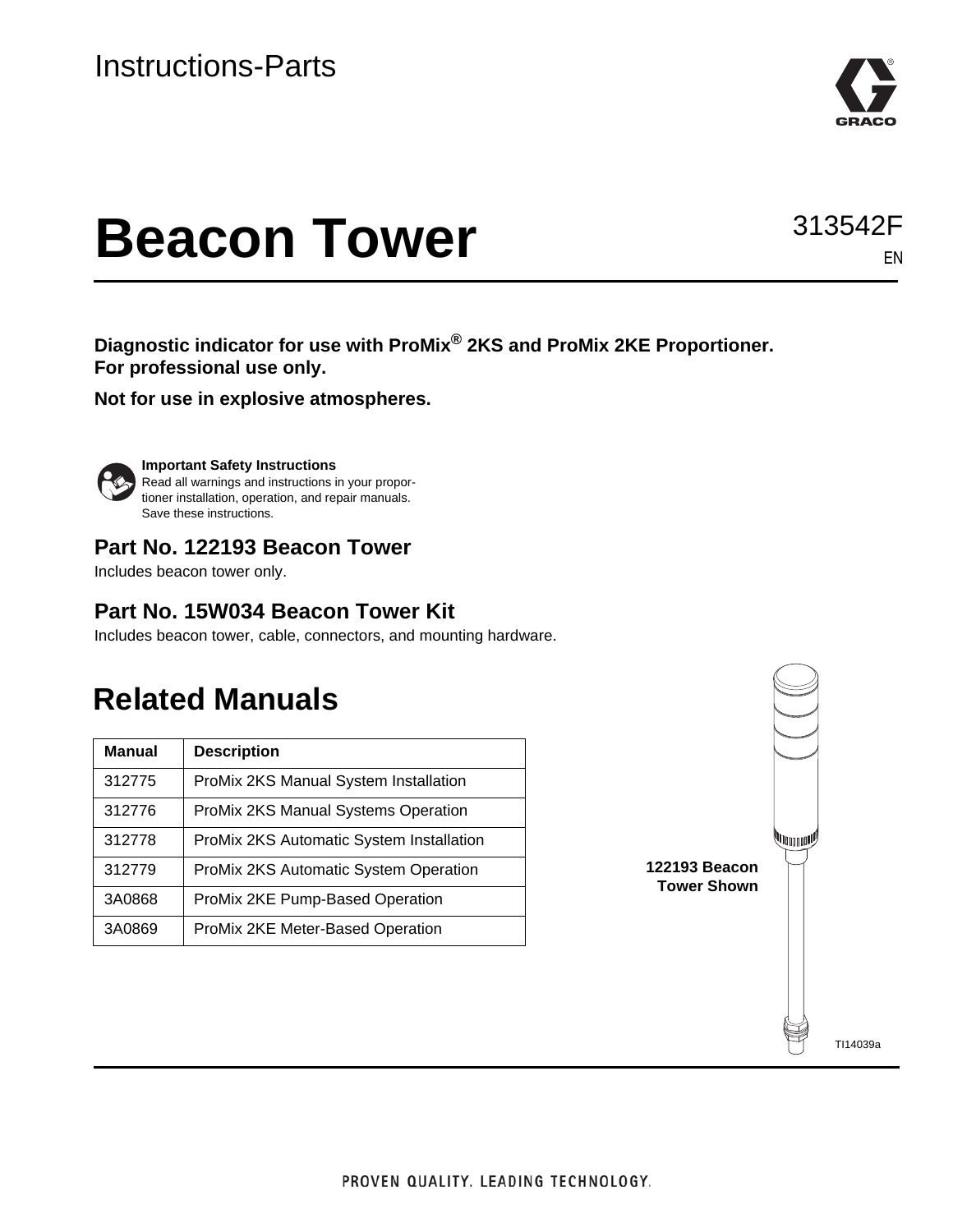# **15W034 Beacon Tower Kit Installation**

**NOTE:** Kit 15W034 is for ProMix 2KS manual systems.

- 1. Feed wires through the hole in adapter (A) and secure the adapter to beacon (1) with set screws.
- 2. Remove the 3/4 in. (19 mm) knockout on top of the EasyKey. Feed the wires through the hole and secure the beacon (1) with the jam nut (N) and washer on the inside of the box. See FIG. 1.





**FIG. 2: Power Terminal Connections**

- 5. Connect orange, brown, and red wires to header (5) pins 3, 4, and 5. See FIG. 6 on page 6.
- 6. To enable the optional audible alarm, connect purple wire to pin 3 on header (5). See FIG. 6 on page 6. When enabled, it will sound for all system alarms.
- 7. When beacon wiring is completed, insulate the end of each unused lead wire with insulation tape.

#### **Beacon Signals**

|                       |                           | <b>UTPUTD</b><br>ŏ                                                                                                                                                 |  |  |  |
|-----------------------|---------------------------|--------------------------------------------------------------------------------------------------------------------------------------------------------------------|--|--|--|
|                       |                           | Gray (+24V)<br>Œ                                                                                                                                                   |  |  |  |
|                       |                           | TI14041a                                                                                                                                                           |  |  |  |
|                       |                           | <b>Fig. 2: Power Terminal Connections</b>                                                                                                                          |  |  |  |
| 5.                    |                           | Connect orange, brown, and red wires to header (5)<br>pins 3, 4, and 5. See FIG. 6 on page 6.                                                                      |  |  |  |
| 6.                    |                           | To enable the optional audible alarm, connect pur-<br>ple wire to pin 3 on header (5). See FIG. 6 on page<br>6. When enabled, it will sound for all system alarms. |  |  |  |
|                       |                           | 7. When beacon wiring is completed, insulate the end<br>of each unused lead wire with insulation tape.                                                             |  |  |  |
| <b>Beacon Signals</b> |                           |                                                                                                                                                                    |  |  |  |
|                       | <b>Flashing</b>           |                                                                                                                                                                    |  |  |  |
|                       | Signal/<br><b>Audible</b> | <b>Description</b>                                                                                                                                                 |  |  |  |
|                       | Amber                     | A system warning is active; verify alarm.                                                                                                                          |  |  |  |
| Red                   |                           | A potlife alarm exists.<br>System goes to Standby.                                                                                                                 |  |  |  |
|                       | Green                     | Not used.                                                                                                                                                          |  |  |  |
| Audible               |                           | A system warning is active; verify alarm.                                                                                                                          |  |  |  |

**NOTE:** See the ProMix 2KS operation manual for details of the specific alarms.

**FIG. 1: Install Beacon on EasyKey™**

- 3. Install the din rail (7) with two screws (8). Install the header (5) on the din rail and connect the cable (4) to J5 on the EasyKey display board. See [FIG. 4](#page-4-0).
- 4. Connect yellow and gray wires from beacon to the power terminal. See FIG. 2.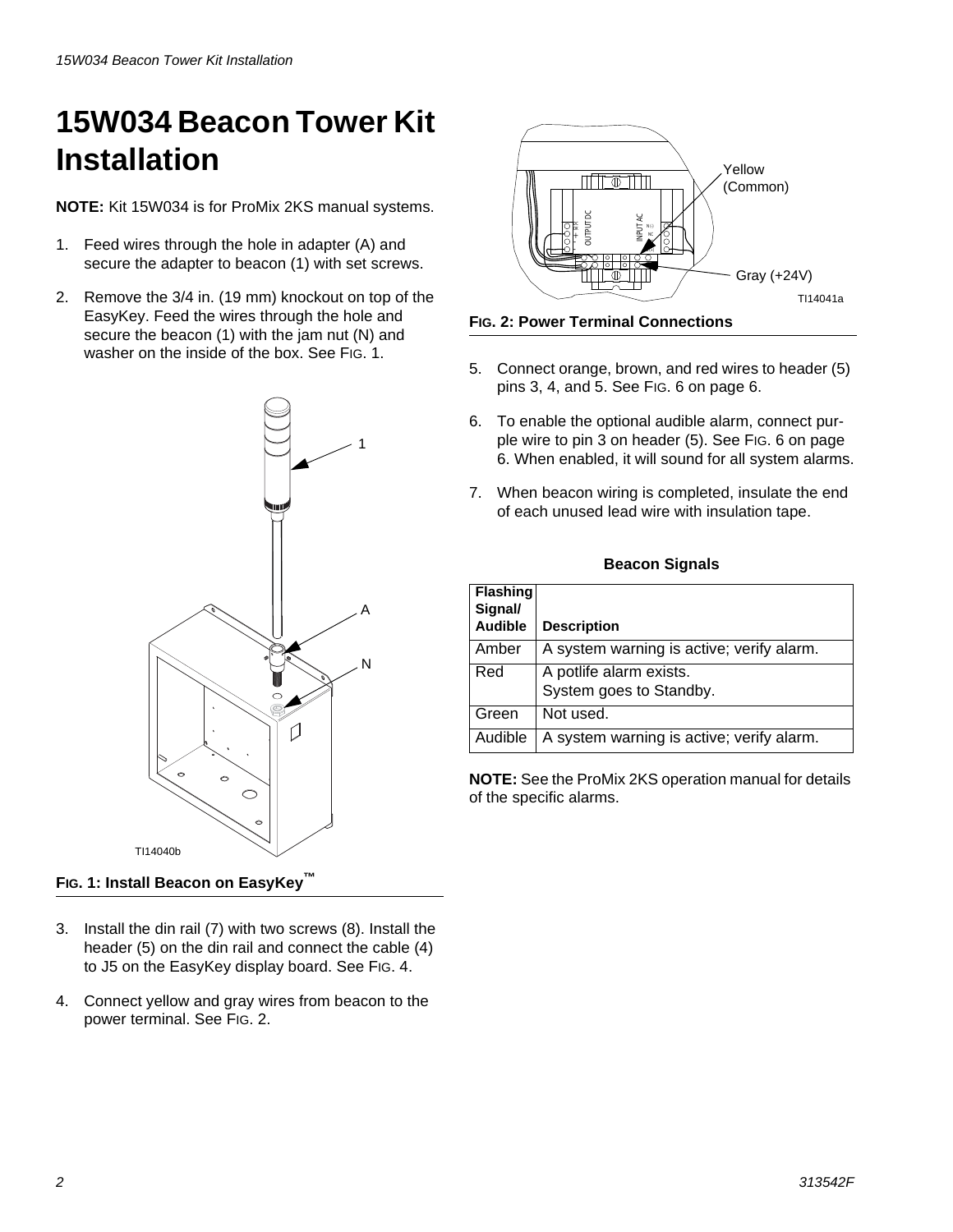# **122193 Beacon Tower Installation**

## **Install on a ProMix 2KS**

**NOTE:** Beacon Tower 122193 is for ProMix 2KS automatic systems (ADxxxx or RDxxxx), or manual systems with wire harness 15W023 installed.

- 1. Feed wires through the hole in adapter (A) and secure the adapter to beacon (1) with set screws.
- 2. Remove the 3/4 in. (19 mm) knockout on top of the EasyKey. Feed the wires through the hole and secure the beacon (1) with the jam nut (N) and washer on the inside of the box. See FIG. 1.
- 3. Connect yellow and gray wires from beacon to the power terminal. See FIG. 2.
- 4. Connect orange, brown, and red wires to header pins 6, 7, and 8. See [FIG. 5](#page-5-0) on page [6](#page-5-0).
- 5. To enable the optional audible alarm, connect purple wire to pin 6 on header. See [FIG. 5](#page-5-0) on page [6.](#page-5-0) When enabled, it will sound for all system alarms.
- 6. When beacon wiring is completed, insulate the end of each unused lead wire with insulation tape.

## **Install on a ProMix 2KE**

- 1. Disconnect the existing alarm from pins 1 and 2 on the terminal strip. See FIG. 3.
- 2. Mount the beacon near the control box and secure with the jam nut (N) and washer. Feed the wires into the box.
- 3. Connect the gray wire from the beacon to pin 12 on the terminal strip.
- 4. Connect the yellow wire from the beacon to pin 2 on the terminal strip.
- 5. Connect either the orange or red wire to pin 1 on the terminal strip.
- 6. To enable the optional audible alarm, connect purple wire to pin 1 on the terminal strip. When enabled, it will sound for all system alarms.
- 7. When beacon wiring is completed, insulate the end of each unused lead wire with insulation tape.



#### **FIG. 3. Beacon Connections in Control Box, ProMix 2KE**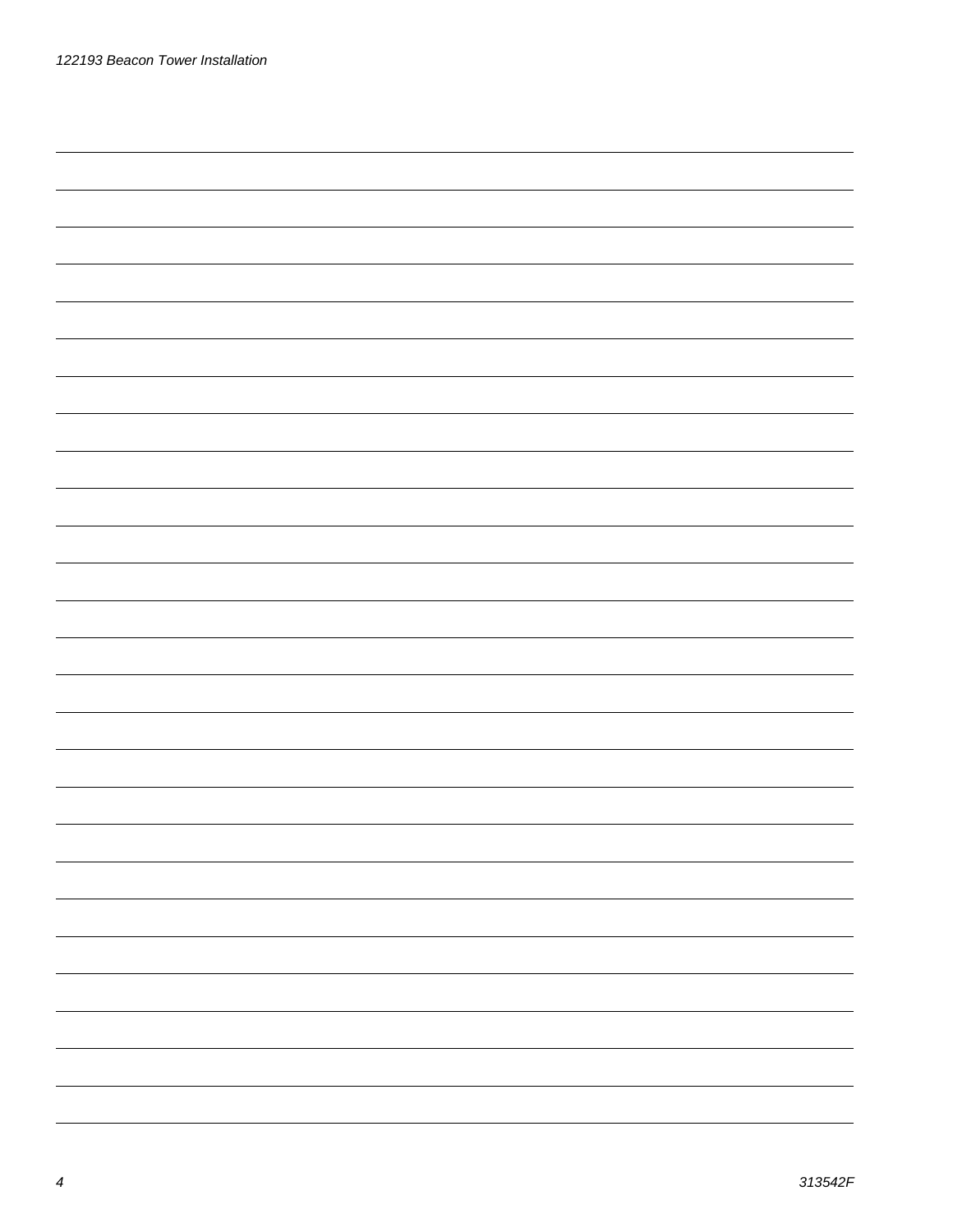#### *Parts*

# **Parts**

### **122193 Beacon Tower, includes item 1 only**

#### **15W034 Beacon Tower Kit, includes items 1-8**

| Ref | <b>Description</b>                                       |   |
|-----|----------------------------------------------------------|---|
| 1   | LIGHT TOWER, Part No. 122193                             | 1 |
| 2   | CONNECTOR, terminal, female                              | 3 |
| 3   | CONNECTOR, 10 position                                   | 1 |
| 4   | WIRE HARNESS, 3 conductor with shield;<br>24 in. (0.6 m) | 1 |
| 5   | HEADER, 5 position, din rail mount                       | 1 |
| 6   | CONNECTOR, 5 position                                    | 1 |
| 7   | DIN RAIL                                                 | 1 |
| 8   | SCREW, machine; 6-32 x 1/4 in. (6 mm)                    | 2 |



<span id="page-4-0"></span>